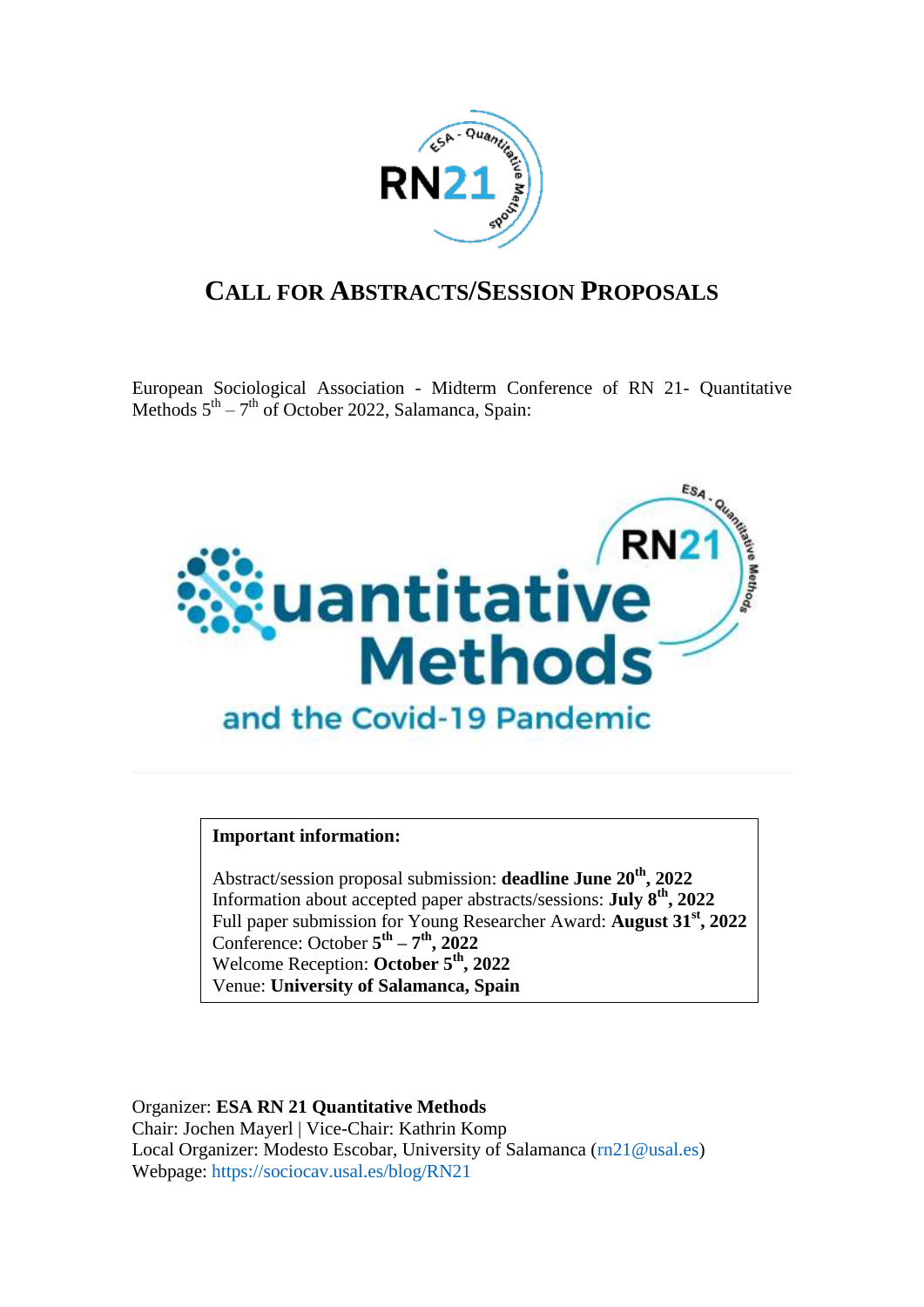

Quantitative methods help to predict and explain social phenomena. They are used across the social sciences, and they contribute to studying a wide range of sociologically and socio-politically relevant topics, amongst others associated with climate change, mass migration, social inequalities, xenophobia, COVID-19 pandemic, misinformation and 'fake news'. In line with the conference theme "**Quantitative methods and the COVID-19 pandemic**", we encourage presentations to reflect methodological challenges, problems, technical as well as statistical advances, and the use of new methods of the big data era in predicting and explaining societal conditions, events, and processes in Europe. In addition, we welcome papers on various topics in the fields of quantitative methods.

The main aim of our mid-term conference is to learn and to exchange ideas on how quantitative methods can contribute to improving our understanding of social changes, particularly in the sphere of effects of this pandemic. The need for an empirical foundation of the analysis of social change relates to several methodological challenges when it comes to quantitative approaches to describe and explain societal change. Consequently, this mid-term conference aims to raise the methodological potentials and challenges of quantitative research of social change.

We welcome **papers** and **sessions** about the following topics, which are of course by no means exhaustive:

### **COVID-19 and pandemic times**:

- 1. Monitoring of COVID-19 and societal effects through surveys. Data collection: Problems and solutions of longitudinal data collection to analyze social change.
- 2. Disinformation, (online) social networks, and fake news. Analysing the effect of media use on social change.
- 3. The impacts of the pandemic on every day's life. Effects on values and behaviour, mental and physical health, political and social attitudes, etc.

### **Methodology**:

- 1. Big Data methods: Possibilities and problems of the application of new emerging digital methods to analyze social change.
- 2. Statistical approaches: Comparison of methodological approaches, pros and cons of different statistical methods for longitudinal data to identify and explain social change (e.g., fixed effects panel regression, latent growth curve models,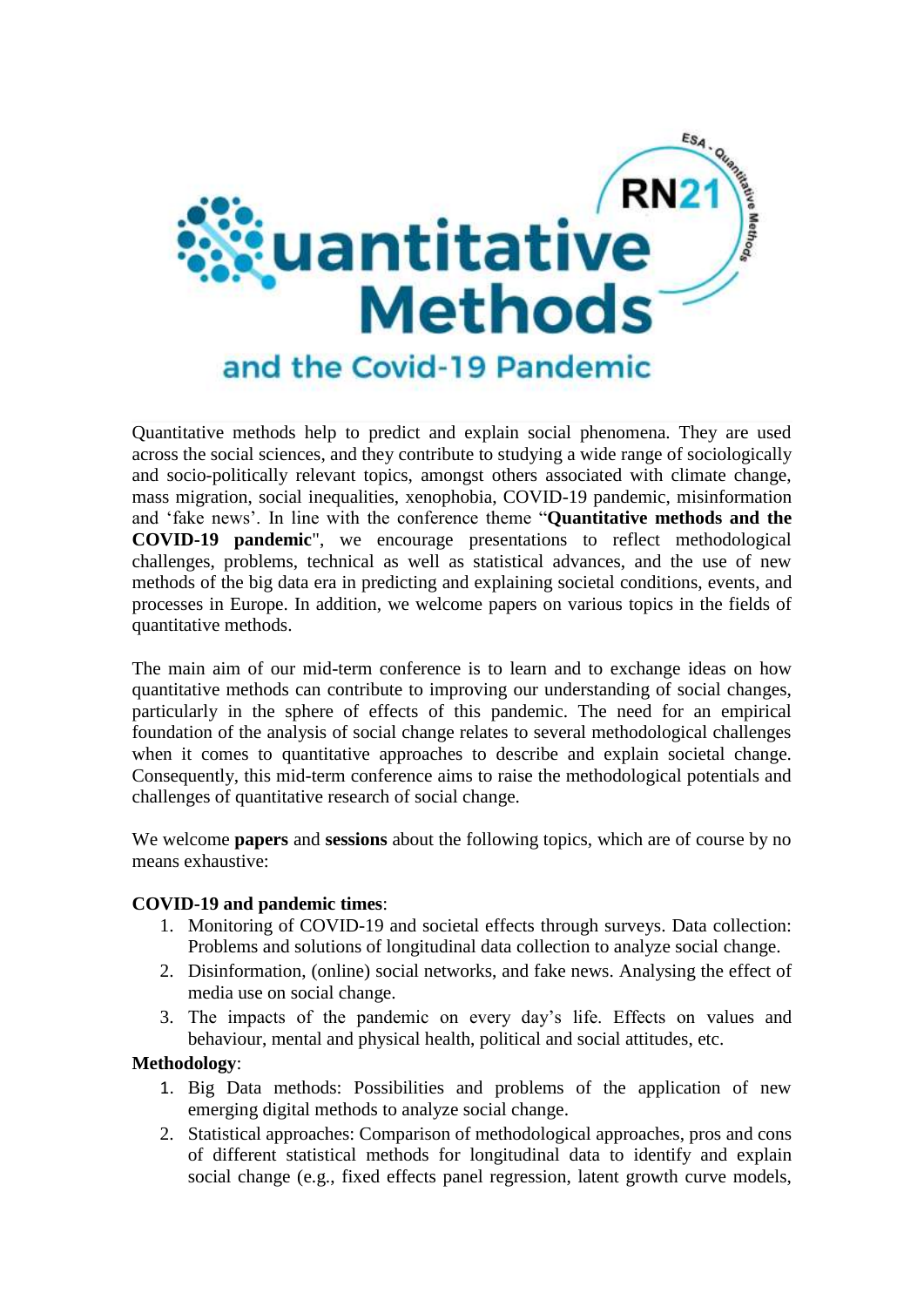multilevel models, cross-lagged models, continuous time models, etc.), social network analysis.

3. Open sessions on various methodological topics.

## **Applied topics and best paper award**:

- 1. Substantive contributions to the analysis of social change in different fields of sociology (e.g., environmental sociology, ethnocentrism and populism research, population dynamics, measuring migration, quality of life, social indicators, political and social trust, etc.).
- 2. "Award session": Best Paper Young Researcher Award (see information below)

## **Confirmed keynote speakers:**

**Mª Ángeles Durán de las Heras.** Spanish sociologist known for her pioneering research on unpaid work, the social situation of women, their social and work environment, health economics and inequality in the use of time. National Prize in Political Science and Sociology, she was the first woman to achieve a chair in sociology in Spain in 1982. She will talk about the challenge of data sources in times of pandemic.

*The rest of the keynote speakers are yet to be confirmed.*

## **Best Paper Young Researcher Award:**

We invite young researchers (PhD students and post-docs no longer than 4 years after dissertation) to participate in our **Young Researcher Award Challenge.** The winning paper will be announced during the conference and awarded a **prize of 250 €**. If you want to take part in the challenge:

1. Submit an abstract between May  $2<sup>nd</sup>$ , 2022 and June  $20<sup>th</sup>$ , 2022, and explicitly indicate that you want to take part in the Award Challenge

2. Send a full paper (manuscript, under review or published) till 31st August (via email to [rn21@usal.es\)](mailto:rn21@usal.es)

- 3. The candidates will present their work in a special "award session"
- 4. Submissions will be judged by a committee of RN21 board members
- 5. Selection criteria are innovation and methodological contribution.

6. In case of co-authorship with a supervisor: the Young Researcher must be the first author, and only the Young Researcher can receive the award.

### **Conference format**

The conference will be off-line unless otherwise stipulated by the health authorities. However, for those unwilling or unable to travel to Salamanca, online sessions can be arranged. So, if you are presenting a paper or interested in the conference, and unable to come to Salamanca on the specific dates, you should contact the local organizers. Further information on this hybrid format will be announced in the due time if necessary.

### **Conference Fees**

- $-60 \text{ }\epsilon$  for junior ESA members (including PhD students)
- $-80 \text{ } \in$  for non-junior ESA members
- $-80 \text{ } \in$  for junior non-members (including PhD students)
- $-100 \text{ }\epsilon$  for non-members
- Fees include welcome reception, coffee breaks, lunches, and guided city-tour.